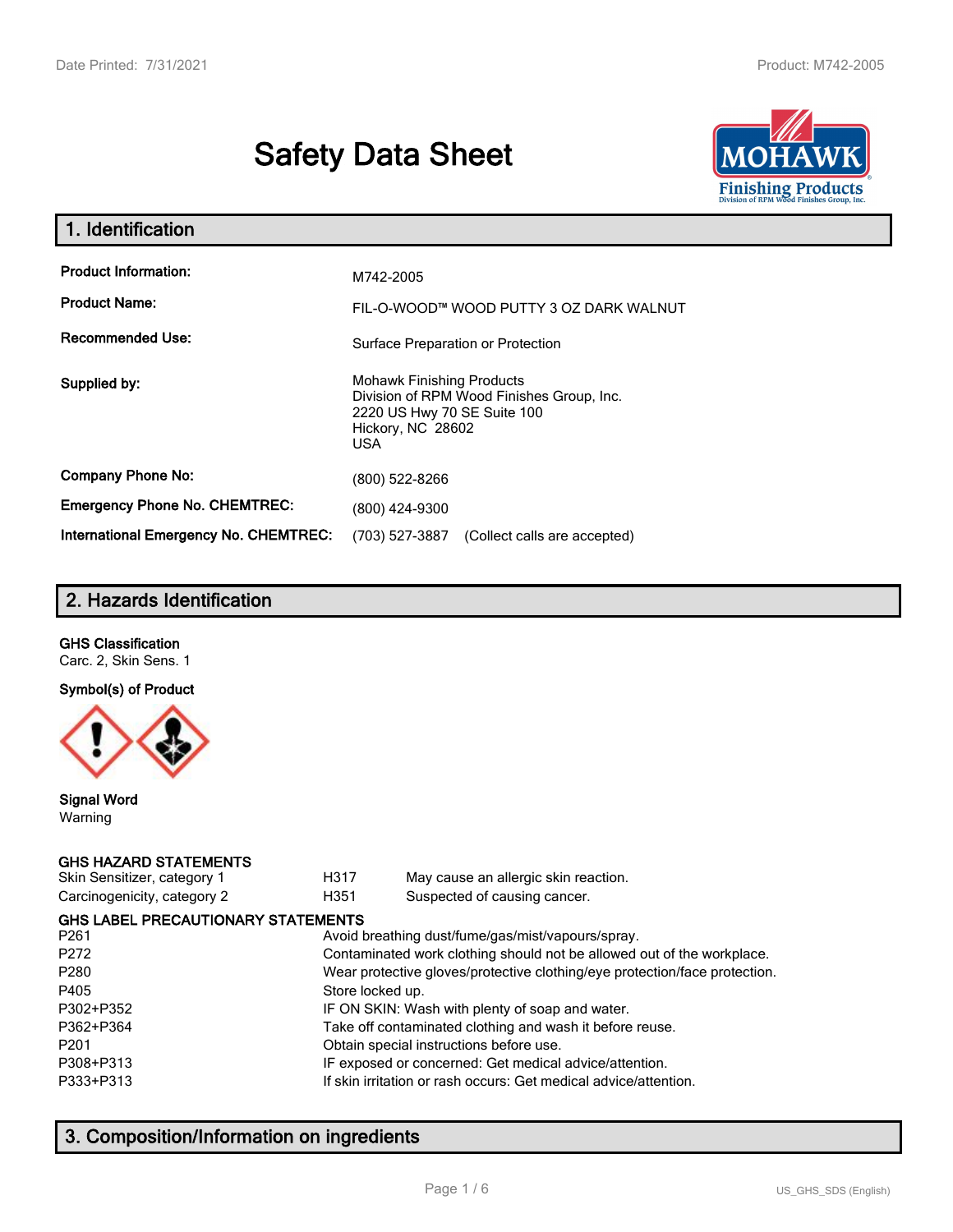$GHS$  Statements No Information<br>H351

H317-318-330-335-351

| <b>Chemical Name</b>                          | CAS-No.    | Wt. %       | <b>GHS Symbols</b>          | GHS   |
|-----------------------------------------------|------------|-------------|-----------------------------|-------|
| crystalline silica                            | 14808-60-7 | 25-40       | No Information              | No In |
| titanium dioxide                              | 13463-67-7 | $01 - 10$   | GHS08                       | H351  |
| 2.4.5.6-Tetrachloro-1.3-benzenedicarbonitrile | 1897-45-6  | $0.1 - 1.0$ | GHS05-GHS06-<br>GHS07-GHS08 | H317  |
| carbon black                                  | 1333-86-4  | $0.1 - 1.0$ | GHS02                       | H251  |

The exact percentage (concentration) of ingredients is being withheld as a trade secret.

The text for GHS Hazard Statements shown above (if any) is given in the "Other information" Section.

# **4. First-aid Measures**



FIRST AID - EYE CONTACT: IF IN EYES: Rinse cautiously with water for several minutes. Remove contact lenses, if present and easy to do. Continue rinsing. If eye irritation persists: Get medical advice/attention.

FIRST AID - SKIN CONTACT: IF ON SKIN: Wash with plenty of soap and water. Take off contaminated clothing and wash it before reuse. If skin irritation or rash occurs: Get medical advice/attention.

FIRST AID - INGESTION: IF SWALLOWED: rinse mouth. Do NOT induce vomiting. IF exposed or if you feel unwell: Call a POISON CENTER or doctor/physician.

FIRST AID - INHALATION: IF INHALED: If breathing is difficult, remove victim to fresh air and keep at rest in a position comfortable for breathing. IF exposed or if you feel unwell: Call a POISON CENTER or doctor/physician.

# **5. Fire-fighting Measures**

**SPECIAL FIREFIGHTING PROCEDURES:** This product is not expected to burn under normal conditions of use.

**FIREFIGHTING EQUIPMENT:** None.

# **6. Accidental Release Measures**

#### **ENVIRONMENTAL MEASURES:** No Information

**STEPS TO BE TAKEN IN CASE MATERIAL IS RELEASED OR SPILLED:** Follow personal protective equipment recommendations found in Section VIII. Personal protective equipment needs must be evaluated based on information provided on this sheet and the special circumstances created by the spill including; the material spilled, the quantity of the spill, the area in which the spill occurred, and the training and the expertise of employees in the area responding to the spill. Do not allow the spilled product to enter public drainage system or open waterways.

# **7. Handling and Storage**



**HANDLING:** Avoid inhalation and contact with eyes, skin, and clothing. Wash hands thoroughly after handling and before eating or drinking.

**STORAGE:** Keep containers closed when not in use. Store in cool well ventilated space away from incompatible materials.

# **8. Exposure Controls/Personal Protection**

| Ingredients with Occupational Exposure Limits<br><b>ACGIH TLV-TWA</b><br><b>Chemical Name</b><br><b>ACGIH-TLV STEL</b><br><b>OSHA PEL-TWA</b> |                         |      |                   |                         |  |  |
|-----------------------------------------------------------------------------------------------------------------------------------------------|-------------------------|------|-------------------|-------------------------|--|--|
|                                                                                                                                               |                         |      |                   | <b>OSHA PEL-CEILING</b> |  |  |
| crystalline silica                                                                                                                            | $0.025 \,\mathrm{mg/m}$ | N.D. | $50 \mu q/m3$     | N.D.                    |  |  |
| titanium dioxide                                                                                                                              | $10 \text{ mg/m}$       | N.D. | $15 \text{ mg/m}$ | N.D.                    |  |  |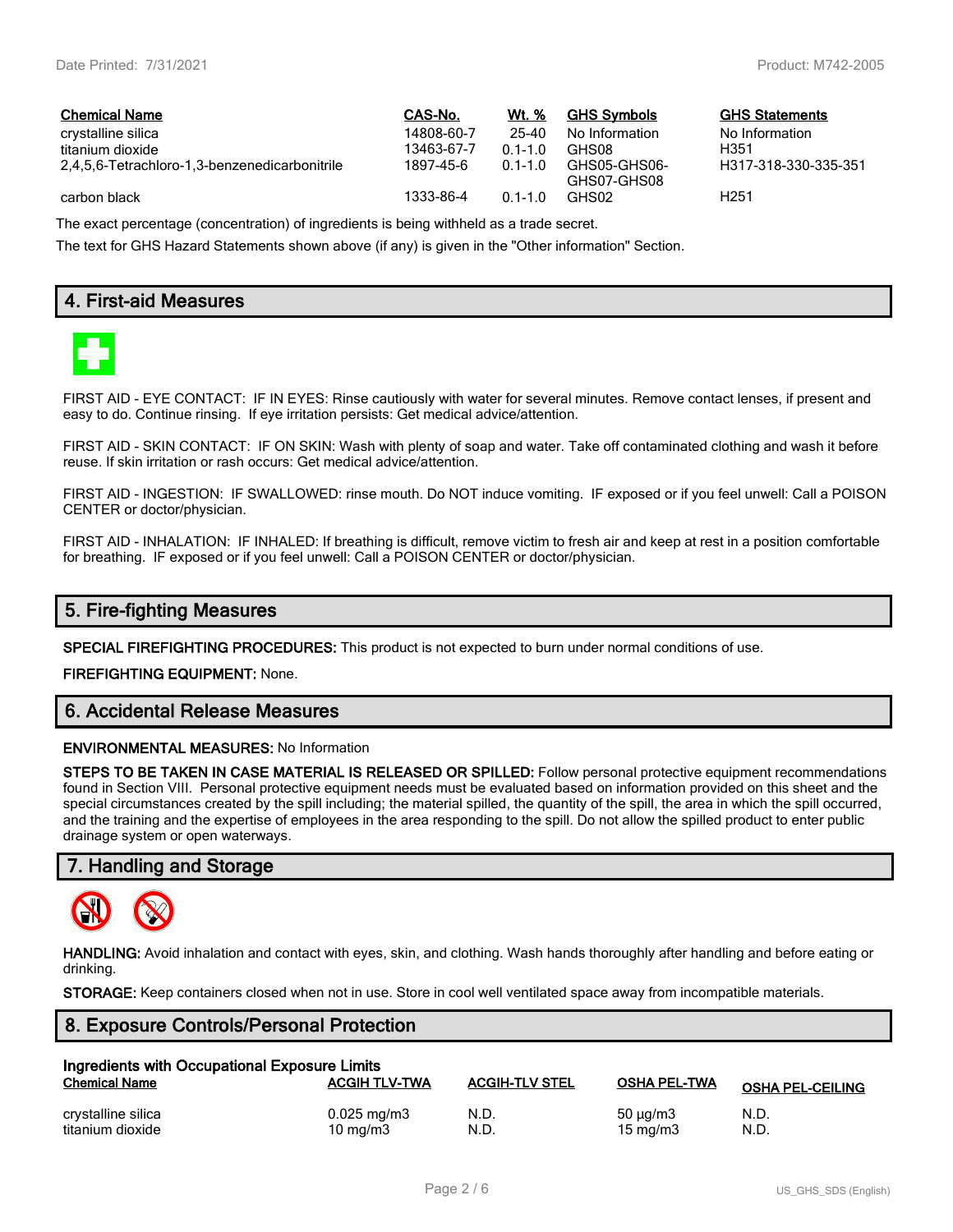| 2,4,5,6-Tetrachloro-1,3- | N.D.             | N.D  | N.D                | N.D. |
|--------------------------|------------------|------|--------------------|------|
| benzenedicarbonitrile    |                  |      |                    |      |
| carbon black             | $3 \text{ mg/m}$ | N.D. | $3.5 \text{ mg/m}$ | N.D. |

**Further Advice: MEL = Maximum Exposure Limit OES = Occupational Exposure Standard SUP = Supplier's Recommendation Sk = Skin Sensitizer N.E. = Not Established N.D. = Not Determined**

#### **Personal Protection**



**RESPIRATORY PROTECTION:** Use NIOSH approved respiratory protection.



**SKIN PROTECTION:** Wear chemical resistant footwear and clothing such as gloves, an apron or a whole body suit as appropriate.



**EYE PROTECTION:** Wear chemical-resistant glasses and/or goggles and a face shield when eye and face contact is possible due to splashing or spraying of material.



**OTHER PROTECTIVE EQUIPMENT:** No Information



**HYGIENIC PRACTICES:** It is good practice to avoid contact with the product and/or its vapors, mists or dust by using appropriate protective measures. Wash thoroughly after handling and before eating or drinking.

# **9. Physical and Chemical Properties**

| Appearance:                                          | Solid                       | <b>Physical State:</b>                      | <b>LIQUID</b>        |
|------------------------------------------------------|-----------------------------|---------------------------------------------|----------------------|
| Odor:                                                | Amine                       | <b>Odor Threshold:</b>                      | Not determined       |
| Density, g/cm3:                                      | 1.733                       | pH:                                         | 8                    |
| Freeze Point, °F:                                    | Not determined              | <b>Viscosity:</b>                           | Not determined       |
| <b>Solubility in Water:</b>                          | Not determined              | Partition Coefficient, n-octanol/<br>water: | Not determined       |
| <b>Decomposition temperature, °F:</b> Not determined |                             | <b>Explosive Limits, %:</b>                 | Not determined       |
| Boiling Range, °F:                                   | Not determined              | Flash Point, °F:                            | $>$ 200 $^{\circ}$ F |
| Combustibility:                                      | Does not support combustion | Auto-Ignition Temperature, °F:              | Not determined       |
| <b>Evaporation Rate:</b>                             | Slower than Diethyl Ether   | Vapor Pressure, mmHg:                       | Not determined       |
| <b>Vapor Density:</b>                                | Not determined              |                                             |                      |

# **N.I. = No Information**

# **10. Stability and reactivity**

**STABILITY:** Stable under normal conditions.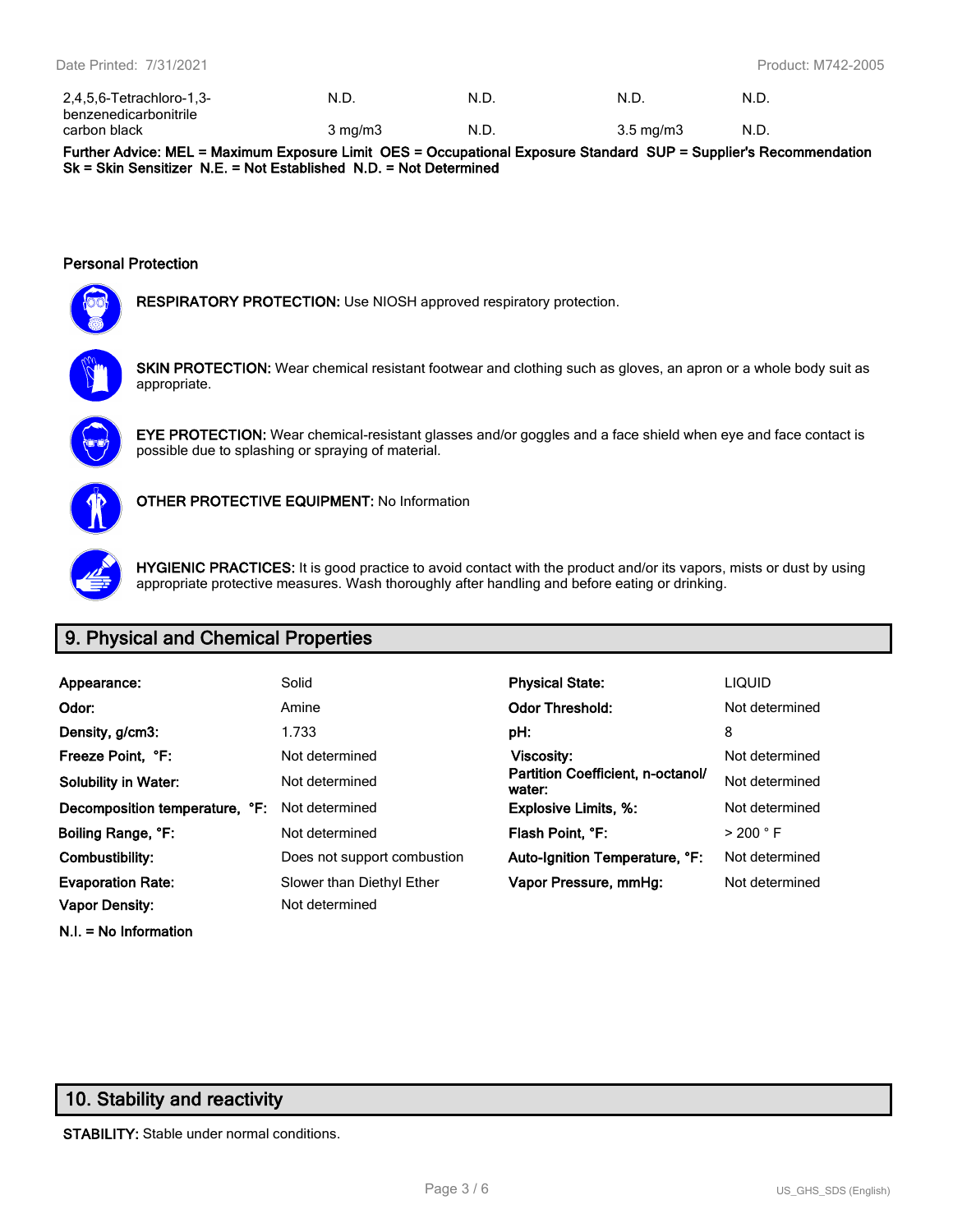**CONDITIONS TO AVOID:** Contact with incompatible materials. **INCOMPATIBILITY:** Acids, Bases, Oxidizing agents **HAZARDOUS DECOMPOSITION PRODUCTS:** Not determined.

# **11. Toxicological information**



**Practical Experiences**

**EMERGENCY OVERVIEW:** No Information

**EFFECT OF OVEREXPOSURE - EYE CONTACT:** No Information

**EFFECT OF OVEREXPOSURE - INGESTION:** No Information

**EFFECT OF OVEREXPOSURE - INHALATION:** No Information

#### **EFFECT OF OVEREXPOSURE - SKIN CONTACT:** No Information

#### **CARCINOGENICITY:** May cause cancer.

This product contains Titanium Dioxide, which is listed by IARC as possibly carcinogenic to humans (Group 2B). This listing is based on inadequate evidence of carcinogenicity in humans and sufficient evidence in experimental animals. This classification is relevant when exposed to titanium dioxide in dust or powder form only, including cured product that is subject to sanding, grinding, cutting, or other surface preparation activities.

#### **PRIMARY ROUTE(S) OF ENTRY:**

#### **Skin Contact**

## **Acute Toxicity Values**

## **The acute effects of this product have not been tested. Data on individual components are tabulated below**

| CAS-No.    | <b>Chemical Name</b>                          | Oral LD50        | Dermal LD50                      | Vapor LC50   |
|------------|-----------------------------------------------|------------------|----------------------------------|--------------|
| 14808-60-7 | crystalline silica                            | >5000 mg/kg      | >5000 mg/kg                      | >20 mg/l Rat |
| 13463-67-7 | titanium dioxide                              | >10000 mg/kg Rat | >10000 mg/kg Rabbit >20 mg/l     |              |
| 1897-45-6  | 2,4,5,6-Tetrachloro-1,3-benzenedicarbonitrile | >10000 mg/kg Rat | >10000 mg/kg Rabbit 0.1 mg/L Rat |              |
| 1333-86-4  | carbon black                                  | >5000 mg/kg Rat  | >3000 mg/kg Rabbit >20 mg/l      |              |

#### **N.I. = No Information**

# **12. Ecological information**

**ECOLOGICAL INFORMATION:** Ecological evaluation of this material has not been performed; however, do not allow the product to be released to the environment without governmental approval/permits.

# **13. Disposal Information**



**Product**

**DISPOSAL METHOD:** Waste from this material may be a listed and/or characteristic hazardous waste. Dispose of material, contaminated absorbent, container and unused contents in accordance with local, state, and federal regulations.

**STEPS TO BE TAKEN IN CASE MATERIAL IS RELEASED OR SPILLED:** Follow personal protective equipment recommendations found in Section VIII. Personal protective equipment needs must be evaluated based on information provided on this sheet and the special circumstances created by the spill including; the material spilled, the quantity of the spill, the area in which the spill occurred, and the training and the expertise of employees in the area responding to the spill. Do not allow the spilled product to enter public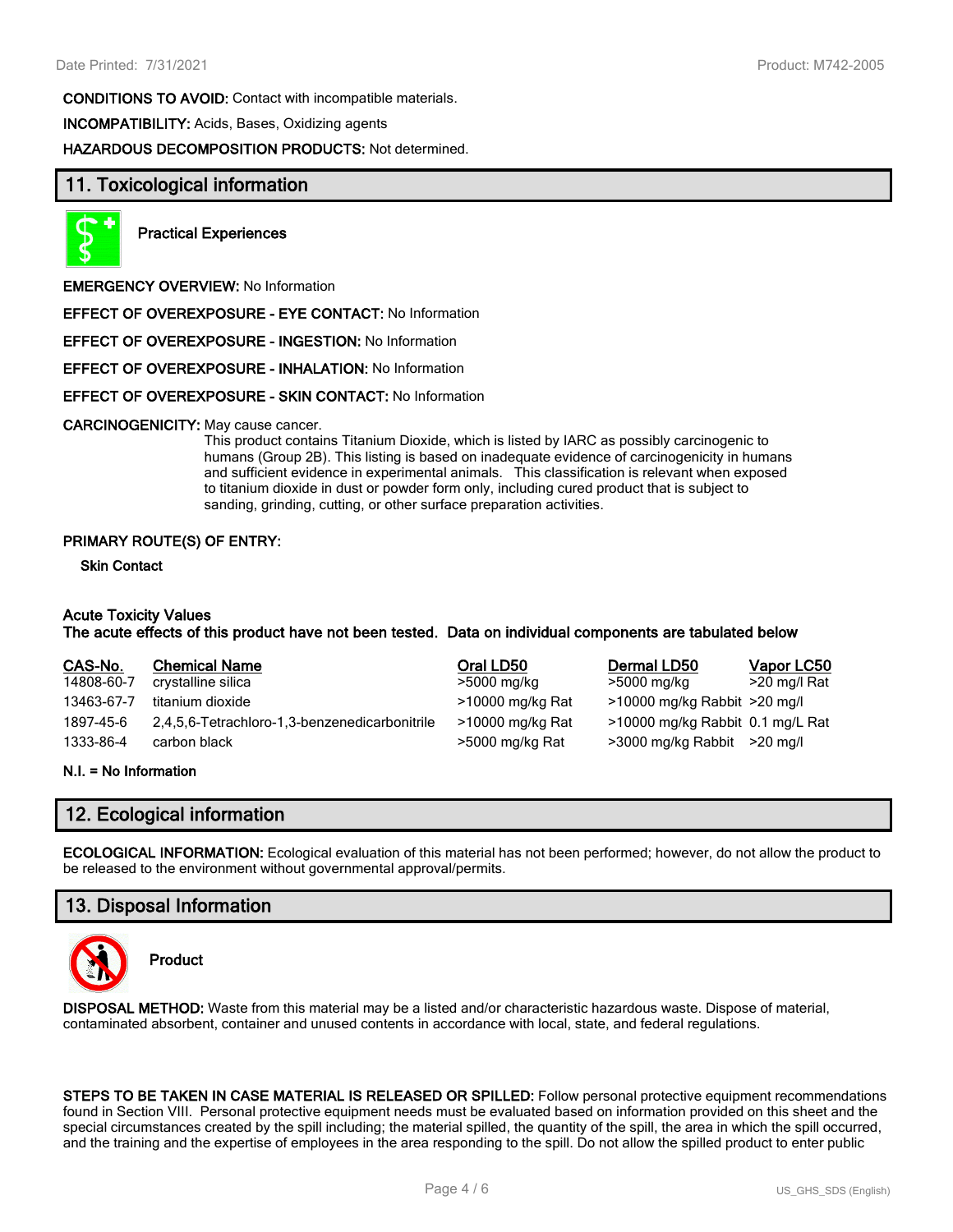drainage system or open waterways.

## **14. Transport Information**

#### **SPECIAL TRANSPORT PRECAUTIONS:** No Information

**IATA:** NOT RESTRICTED

**IMDG:** NOT RESTRICTED

# **15. Regulatory Information**

## **U.S. Federal Regulations:**

## **CERCLA - SARA Hazard Category**

This product has been reviewed according to the EPA 'Hazard Categories' promulgated under Sections 311 and 312 of the Superfund Amendment and Reauthorization Act of 1986 (SARA Title III) and is considered, under applicable definitions, to meet the following categories:

Acute Health Hazard, Chronic Health Hazard

#### **SARA SECTION 313**

This product contains the following substances subject to the reporting requirements of Section 313 of Title III of the Superfund Amendment and Reauthorization Act of 1986 and 40 CFR part 372:

| <b>Chemical Name</b>                          | CAS-No.   | Wt. % |
|-----------------------------------------------|-----------|-------|
| 2,4,5,6-Tetrachloro-1,3-benzenedicarbonitrile | 1897-45-6 | 0.37  |

## **TOXIC SUBSTANCES CONTROL ACT**

This product contains the following chemical substances subject to the reporting requirements of TSCA 12(B) if exported from the United States:

| Chemical Name          | CAS-No.  |
|------------------------|----------|
| 1-methyl-2-pyrrolidone | 872-50-4 |
| acetaldehyde           | 75-07-0  |

# **U.S. State Regulations:**

## **CALIFORNIA PROPOSITION 65**

WARNING: Cancer and Reproductive Harm - www.P65Warnings.ca.gov.

Crystalline Silica, Cancer, 31.2236% 1-Methyl-2-Pyrrolidone, Reproductive Harm, 0.0123%